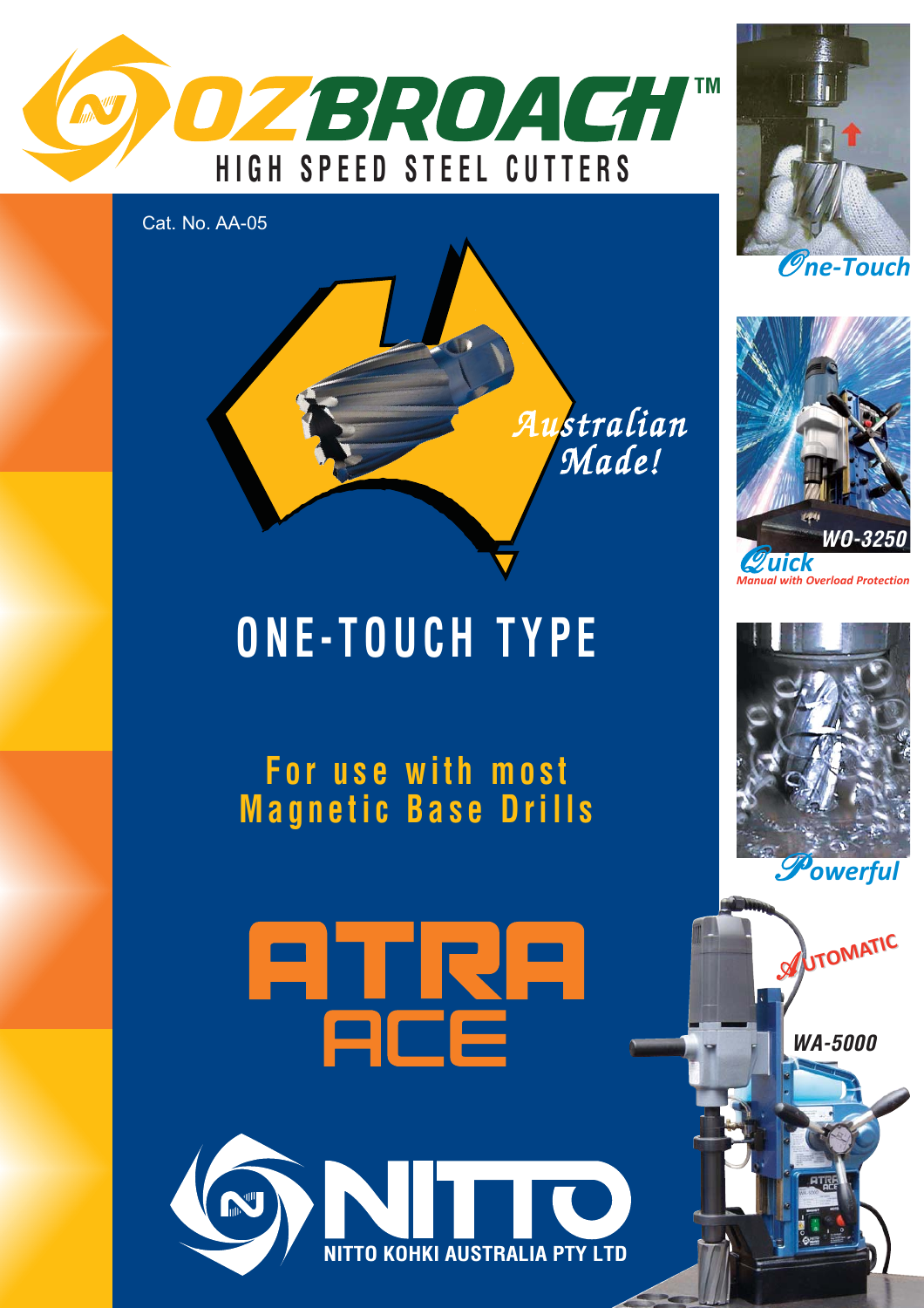

# **CUTTERS FOR FASTER AND CLEANER HOLE FINISHES**

## **TM Cutters are far superior than twist drills**

- **No dead point**
- **Peripheral cutting**
- **Cutting load reduced by 50%**

## **HOLE CUTTING MECHANISM**





## FEATURES OF **CUTTERS**

- **Made of quality, high speed steel**
- **No tools needed for replacement when used with Atra Ace drilling machines**
- **Self-centering to extend cutter life**
- **Single pass cutting needs no pilot hole**
- **Only the edge of the hole is cut, thus reducing drilling time**
- **Produces less swarf than conventional drilling**
- **Fits all magnetic base drills with side lock arbour**



### **POSSIBLE APPLICATIONS**



Cutting in H-beams Overlapped cutting Edge-hole cutting





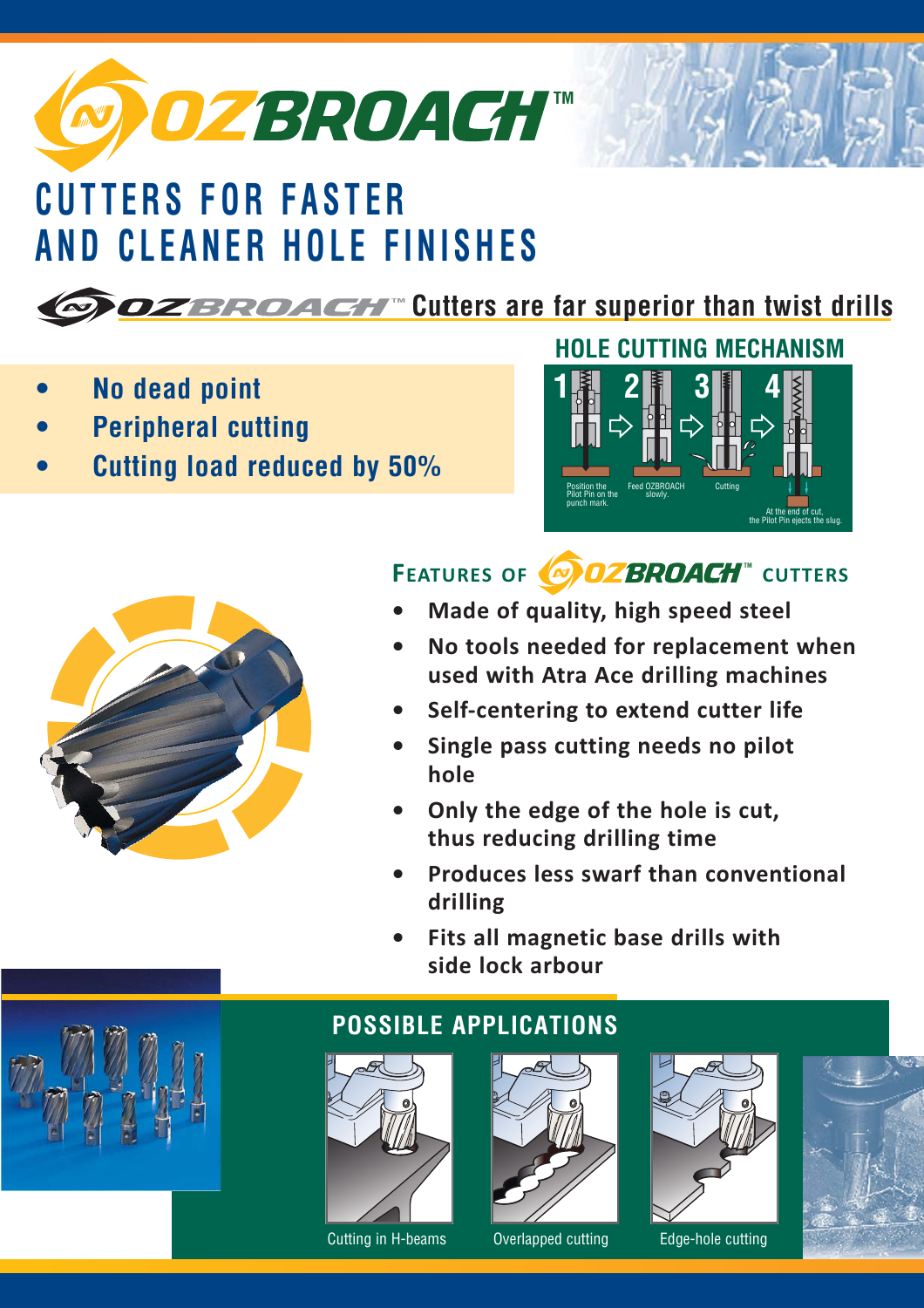

**SIZES AVAILABLE**



## **HIGH SPEED CUTTERS ONE-T0UCH TYPE**

|            |                                                                      | VILLU AVAILADLL          |                                         |                          |  |
|------------|----------------------------------------------------------------------|--------------------------|-----------------------------------------|--------------------------|--|
|            |                                                                      | <b>SUPPLIER PART NO.</b> |                                         | <b>SUPPLIER PART NO.</b> |  |
|            | <b>CUTTER DIAMETER</b>                                               | 25мм DEPTH               | <b>CUTTER DIAMETER</b>                  | <b>50MM DEPTH</b>        |  |
|            | 12mm                                                                 | OT12256                  | 12mm                                    | OT12506                  |  |
|            | 13mm                                                                 | OT13256                  | 13mm                                    | OT13506                  |  |
|            | 14mm                                                                 | OT14256                  | 14mm                                    | OT14506                  |  |
|            | 15mm                                                                 | OT15256                  | 15mm                                    | OT15506                  |  |
|            | 16mm                                                                 | OT16258                  | 16mm                                    | OT16508                  |  |
|            | 17mm                                                                 | OT17258                  | 17mm                                    | OT17508                  |  |
|            | 18mm                                                                 | OT18258                  | 18mm                                    | OT18508                  |  |
|            | 19mm                                                                 | OT19258                  | 19mm                                    | OT19508                  |  |
|            | 20mm                                                                 | OT20258                  | 20mm                                    | <b>OT20508</b>           |  |
|            | 21mm                                                                 | OT21258                  | 21mm                                    | OT21508                  |  |
|            | 22mm                                                                 | OT22258                  | 22mm                                    | <b>OT22508</b>           |  |
|            | 23mm                                                                 | OT23258                  | 23mm                                    | <b>OT23508</b>           |  |
|            | 24mm                                                                 | OT24258                  | 24mm                                    | OT24508                  |  |
|            | 25mm                                                                 | OT25258                  | 25mm                                    | OT25508                  |  |
|            | 26mm                                                                 | OT26258                  | 26mm                                    | OT26508                  |  |
|            | 27mm                                                                 | OT27258                  | 27mm                                    | <b>OT27508</b>           |  |
| Australian | 28mm                                                                 | OT28258                  | 28mm                                    | <b>OT28508</b>           |  |
| Made!      | 29mm                                                                 | OT29258                  | 29mm                                    | OT29508                  |  |
|            | 30mm                                                                 | OT30258                  | 30mm                                    | OT30508                  |  |
|            | 31mm                                                                 | OT31258                  | 31mm                                    | OT31508                  |  |
|            | 32mm                                                                 | OT32258                  | 32mm                                    | OT32508                  |  |
|            | 33mm                                                                 | OT33258                  | 33mm                                    | OT33508                  |  |
|            | 34mm                                                                 | OT34258                  | 34mm                                    | OT34508                  |  |
|            | 35mm                                                                 | OT35258                  | 35mm                                    | OT35508                  |  |
|            | <b>36mm</b>                                                          | OT36258                  | 36mm                                    | OT36508                  |  |
|            | 37mm                                                                 | OT37258                  | 37mm                                    | <b>OT37508</b>           |  |
|            | 38mm                                                                 | OT38258                  | 38mm                                    | OT38508                  |  |
|            | 39mm                                                                 | OT39258                  | 39mm                                    | OT39508                  |  |
|            | 40mm                                                                 | OT40258                  | <b>40mm</b>                             | OT40508                  |  |
|            | 41mm                                                                 | OT41258                  | 41mm                                    | OT41508                  |  |
|            | 42mm                                                                 | OT42258                  | 42mm                                    | <b>OT42508</b>           |  |
|            | 43mm                                                                 | OT43258                  | 43mm                                    | OT43508                  |  |
|            | 44 <sub>m</sub>                                                      | OT44258                  | 44mm                                    | OT44508                  |  |
|            | 45mm                                                                 | OT45258                  | 45mm                                    | OT45508                  |  |
|            | <b>46mm</b>                                                          | OT46258                  | <b>46mm</b>                             | OT46508                  |  |
|            | 47mm                                                                 | OT47258                  | 47mm                                    | OT47508                  |  |
|            | 48mm                                                                 | OT48258                  | 48mm                                    | OT48508                  |  |
|            | 49mm                                                                 | OT49258                  | 49mm                                    | OT49508                  |  |
|            | 50mm                                                                 | OT50258                  | 50mm                                    | <b>OT50508</b>           |  |
|            | Sizes 51mm - 65mm diameter available in Jetbroach (Tungsten Carbide) |                          |                                         |                          |  |
|            | HIGH SPEED STEEL LOCATING PINS                                       |                          |                                         |                          |  |
|            | <b>Suit Ozbroach High Speed Steel Cutters</b>                        |                          |                                         |                          |  |
|            |                                                                      |                          |                                         |                          |  |
|            | 25mm Depth 6mm Ø                                                     | <b>NAP0625</b>           | 50mm Depth 6mm Ø                        | <b>NAP0650</b>           |  |
|            | 25mm Depth 8mm Ø                                                     | <b>NAP0825</b>           | 50mm Depth 8mm Ø                        | <b>NAP0850</b>           |  |
|            | 6mm Pins suit sizes 12 to 15mm diameter                              |                          | 8mm Pins suit sizes 16 to 50mm diameter |                          |  |

**Selected Imperial Size Cutters Available**